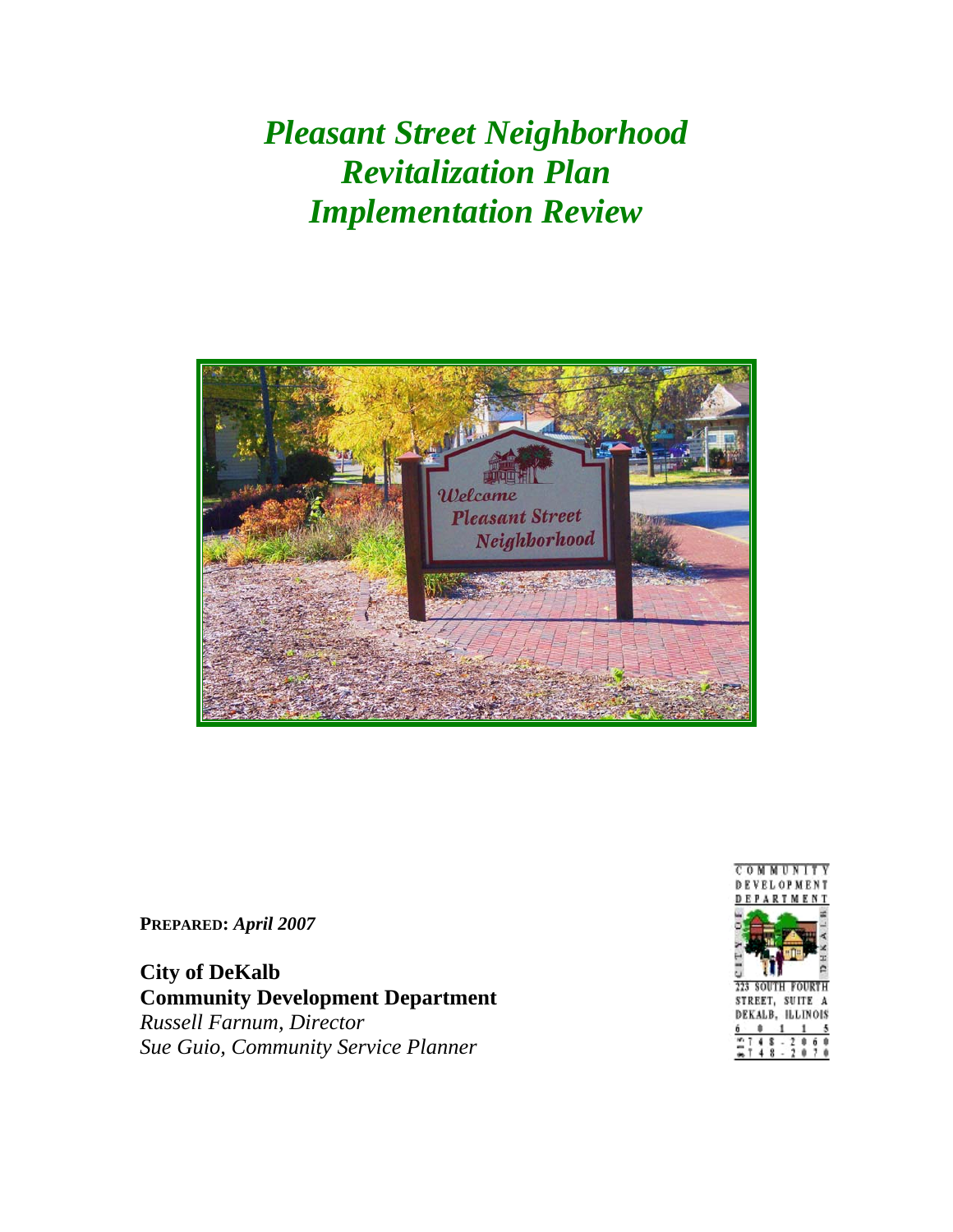# **PLEASANT STREET NEIGHBORHOOD REVITALIZATION PLAN IMPLEMENTATION REVIEW**

#### **SUMMARY**

The Pleasant Street Neighborhood was the first revitalization neighborhood in the City's recent Neighborhood Revitalization Program. The formal plan was adopted March 12, 2001. A partnership, that included the Pleasant Street residents and the City of DeKalb, was formed and solutions to concerns of Law Enforcement, Traffic, Code Enforcement, Overcrowding, Neighborhood Appearance, Neighborhood Participation and Neighborhood Pride were identified. During the initial three-year timeframe of the Plan, a majority of the programs were implemented by the City. A total of \$100,000 was pledged by the City through the Community Development Block Grant (CDBG) for infrastructure improvements. In addition, CDBG and Tax Increment Financing (TIF) funds were used for housing rehabilitation, acquisition and demolition of blighted properties and other activities that supported the revitalization of the neighborhood.

This process transitioned over the three year period to the greater involvement by Citizens, both residents and property owners. This empowerment of the citizens to complete and maintain programs was designed to instill a sense of community pride that will sustain reinvestment in the neighborhood far into the future.

Following extensive public input, a plan was adopted to address six objectives and each objective included a variety of programs. A list of the objectives and programs is provided below with a more complete explanation of the implementation process and progress provided later in this document.

#### **PLEASANT STREET REVITALIZATION PLAN OBJECTIVES**

**LAW ENFORCEMENT OBJECTIVE:** To eliminate the perception of safety concerns and reduce petty crimes through the implementation of a comprehensive neighborhood policing and public safety program.

*City*

- ¾ Graffiti Removal Program
- $\blacktriangleright$  Additional Lighting
- $\triangleright$  Neighborhood Police Bike Patrol
- $\triangleright$  Educational programs and material

*Citizens*

- ¾ Porch Light Campaign
- $\triangleright$  Neighborhood Watch Program
- ¾ Court Watch Program

**TRAFFIC OBJECTIVE:** To alleviate traffic concerns by conducting a comprehensive traffic study of the neighborhood and implement the results of that study through the capital improvements program.

*City*

 $\triangleright$  Conduct a comprehensive traffic study

**CODE ENFORCEMENT OBJECTIVE:** To reduce the number of property maintenance violations by a visually appreciable number through the continuation of existing and implementation of new City programs.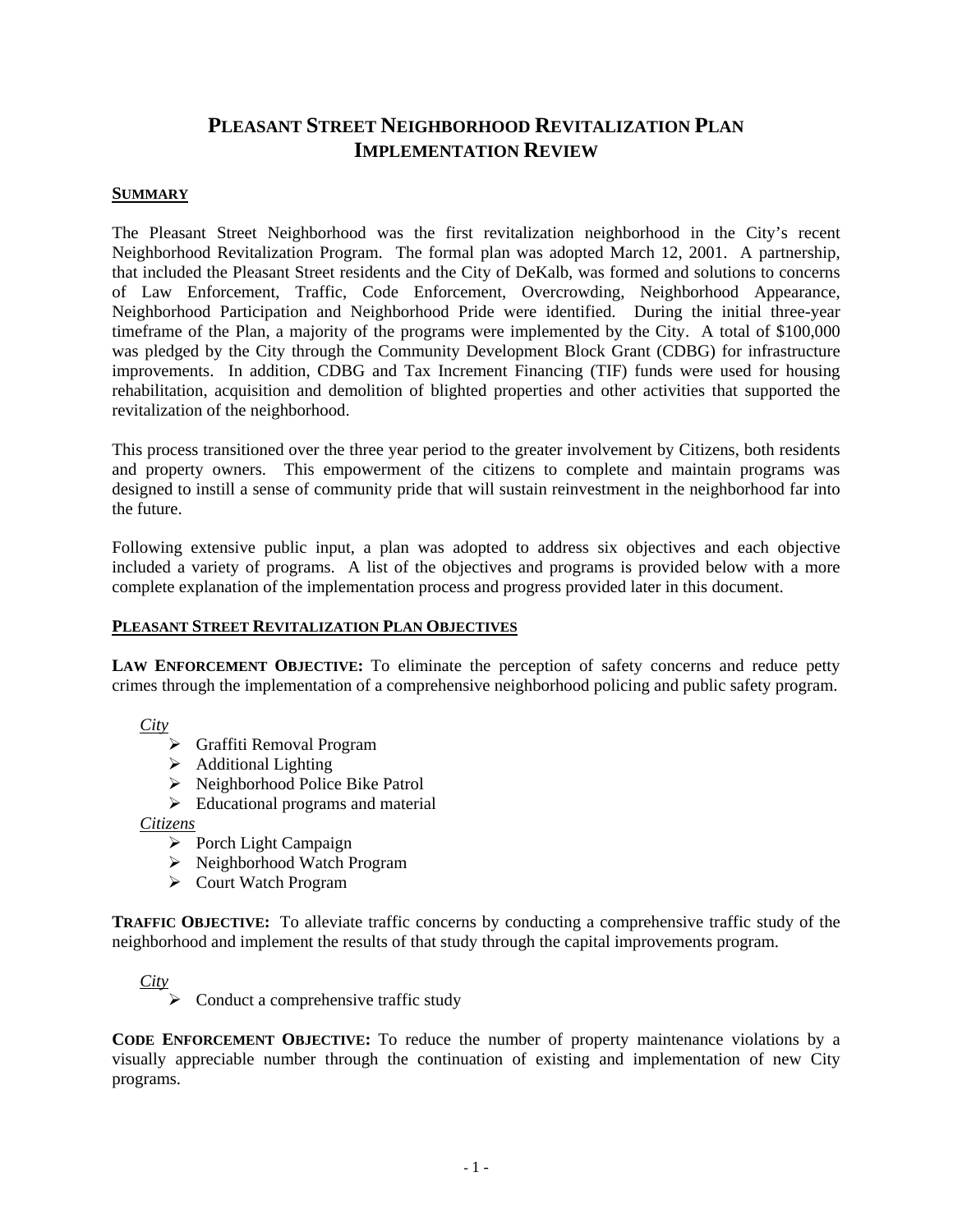## *City*

- $\triangleright$  Property Maintenance Inspections
- $\triangleright$  Acquisition/Demolition Program
- ¾ Property Maintenance Enforcement Process
- ¾ Property Maintenance Education Program
- ¾ Rental Rehabilitation Program
- $\triangleright$  Rental Inspection Program
- $\triangleright$  Off-Street Parking
- ¾ Zoning Assessment
- $\triangleright$  Driveway Paving Program

## *Citizens*

- $\triangleright$  Neighborhood Clean-up Day
- ¾ Paint-A-Thons
- ¾ Court Watch
- ¾ Neighborhood Pride

**OVERCROWDING OBJECTIVE:** Eliminate the perception of overcrowding by fostering a greater understanding of cultural diversity, enhancing the quality of the housing stock and reducing the parking congestion.

*City*

- ¾ Zoning Assessment
- $\triangleright$  Housing Conversion Program
- $\triangleright$  Unified Development Ordinance Guidelines
- ¾ Off-Street Parking

*Citizens*

 $\triangleright$  Get to know their neighbors

**NEIGHBORHOOD APPEARANCE OBJECTIVE:** To reinvest in private and public property to enhance the aesthetics of the neighborhood and in turn increase the value and the quality of life of the neighborhood.

#### *City and Citizens*

- ¾ First Time Home Buyer's Program
- ¾ Owner Occupied Rehabilitation Program
- ¾ Sidewalk Replacement Program
- ¾ Storage Replacement Program
- $\blacktriangleright$  Landscaping Program

**NEIGHBORHOOD PRIDE OBJECTIVE:** Create a Neighborhood Association that will encourage the interactions of residents and develop a mutual understanding among diverse cultures while building a sense of community pride.

#### *Citizens*

- $\triangleright$  Neighborhood Association
- $\triangleright$  Neighborhood activities
- $\triangleright$  Citizen initiative

Even though the City has formally concluding the implementation process for the individual elements of the Plan, there is no expectation that the partnership between the City and Residents and Property Owners will be dissolved. Just the opposite, because the Plan is a living document that will evolve with the citizens of the Pleasant Street Neighborhood and the City supports all citizens of the community as the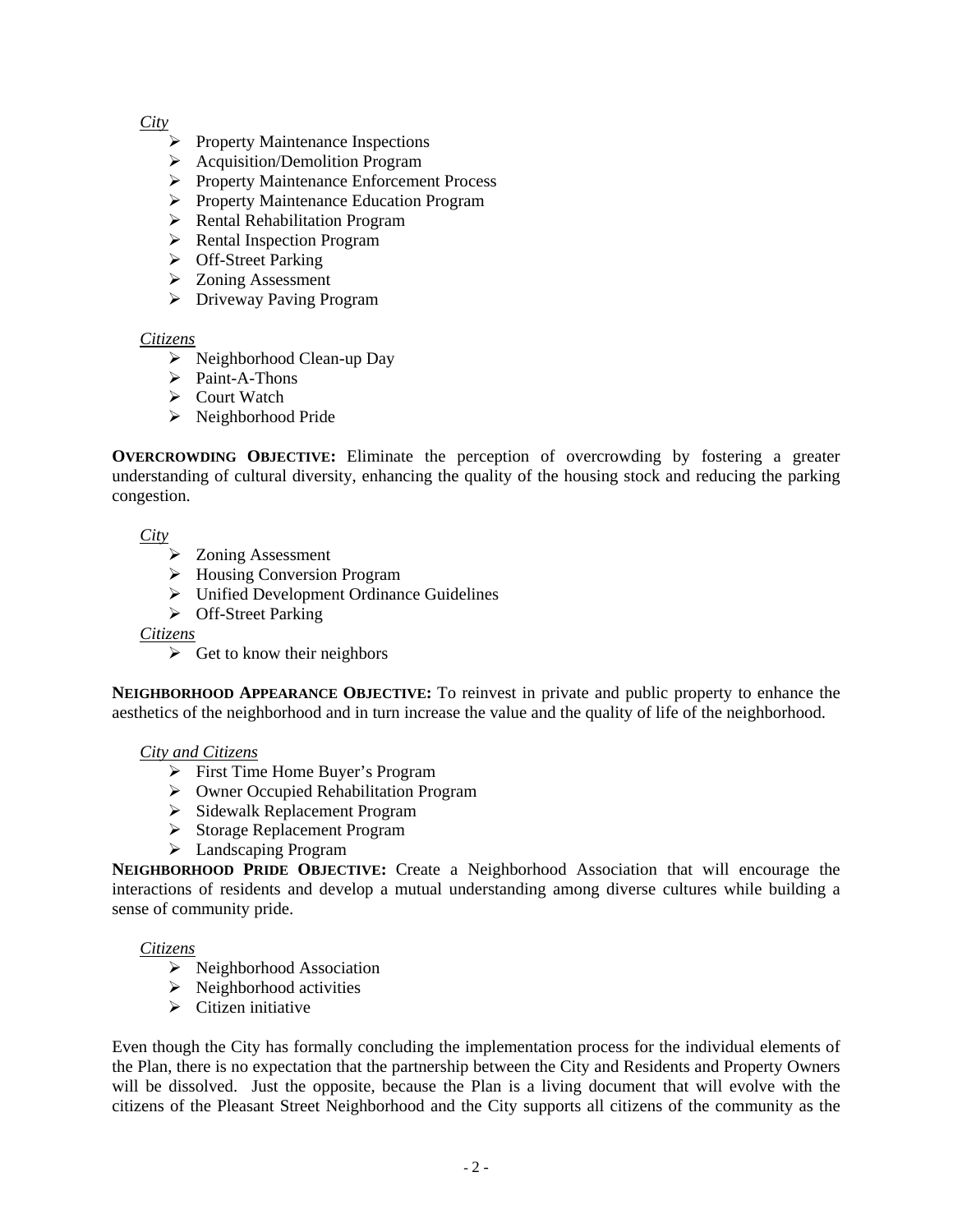strive to improve their quality of life, it will be important to revisit these elements on a continuing basis to insure the mission of the Pleasant Street Neighborhood Revitalization Plan is being fulfilled. The objectives and proposed projects, lead entity/partner, timeframe and status of the projects are listed on the following pages. Actual dollar amounts spent and comments are also included where applicable.

## **PLEASANT STREET NEIGHBORHOOD REVITALIZATION PLAN MISSION**

The mission of the Pleasant Street Neighborhood Revitalization Plan is to empower the citizens to develop an atmosphere of community pride, encourage reinvestment that will enhance the quality of life, and create an attractive yet affordable place to live.



# **PLEASANT STREET NEIGHBORHOOD – A WELCOMING SIGN!**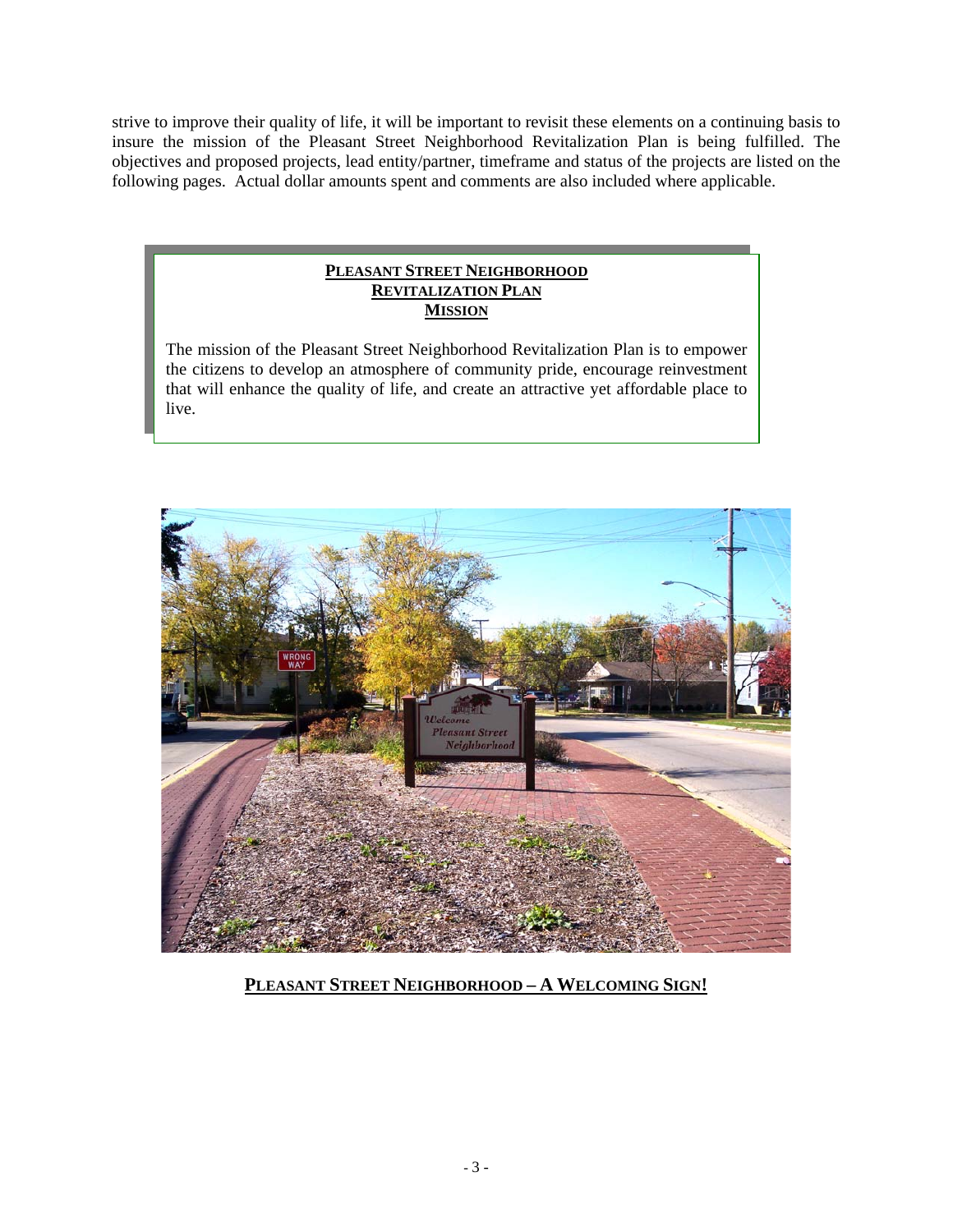## **PLAN OBJECTIVES IMPLEMENTATION PROCESS AND PROGRESS**

### **LAW ENFORCEMENT OBJECTIVE**

To develop a realistic perception of neighborhood safety and reduce petty crimes through the implementation of a comprehensive neighborhood policing and public safety program.

| <b>IMPLEMENTATION</b><br><b>STRATEGY</b>      | <b>LEAD</b><br><b>PARTNERS</b>           | <b>TIMELINE</b>                                                      | <b>OUTCOME</b><br><b>MEASURES</b>                                    | <b>STATUS</b>                                                                                                               | <b>TOTAL SPENT</b><br><b>COMMENTS</b> |
|-----------------------------------------------|------------------------------------------|----------------------------------------------------------------------|----------------------------------------------------------------------|-----------------------------------------------------------------------------------------------------------------------------|---------------------------------------|
| Graffiti Removal<br>Program                   | <b>CDD/POLICE</b><br><b>CITIZENS</b>     | 2001<br>Graffiti addressed<br>through Code<br>Enforcement<br>Program |                                                                      | Ordinance<br>reviewed no<br>recommended<br>changes                                                                          | No City funds<br>allocated            |
| Neighborhood<br>Police Bike Patrol            | <b>POLICE</b>                            | Summer<br>2001                                                       | Police patrol<br>neighborhood on<br><b>bikes</b>                     | $On-$<br>going/Well<br>received by<br>residents                                                                             | Implemented                           |
| <b>Additional Lighting</b>                    | <b>PUBLIC</b><br><b>WORKS</b><br>CDD/NAT | 2001 and 2002                                                        | Install lights in<br>alleys                                          | Alleyway and<br>scattered on<br>Market and<br><b>State Street</b><br>and from 7 <sup>th</sup><br>to $14^{\text{th}}$ Street | \$9,812.25                            |
| Distribution of<br><b>Education Materials</b> | <b>Police</b>                            | 2002 and 2003                                                        | Pass out<br>educational<br>materials to<br>neighborhood              | On-going                                                                                                                    | No City funds<br>allocated            |
| Porch Light<br>Campaign                       | <b>Citizens</b>                          | 2001                                                                 | Neighborhood<br>turn on lights                                       | On-going by<br>Neighborhood<br>Association                                                                                  | No city funds<br>allocated            |
| Neighborhood<br>Watch                         | Police/<br><b>Citizens</b>               | 2001                                                                 | Citizens form<br>neighborhood<br>organization                        | One group<br>formed                                                                                                         | No City funds<br>allocated            |
| Court Watch                                   | <b>Citizens</b><br>CDD                   | 2001                                                                 | Citizens<br>participate in<br>neighborhood<br>related court<br>cases | Citizen<br>participation<br>as needed                                                                                       | No City funds<br>allocated            |



Pleasant Street Neighborhood Association continues to address opportunities and concerns of the residents.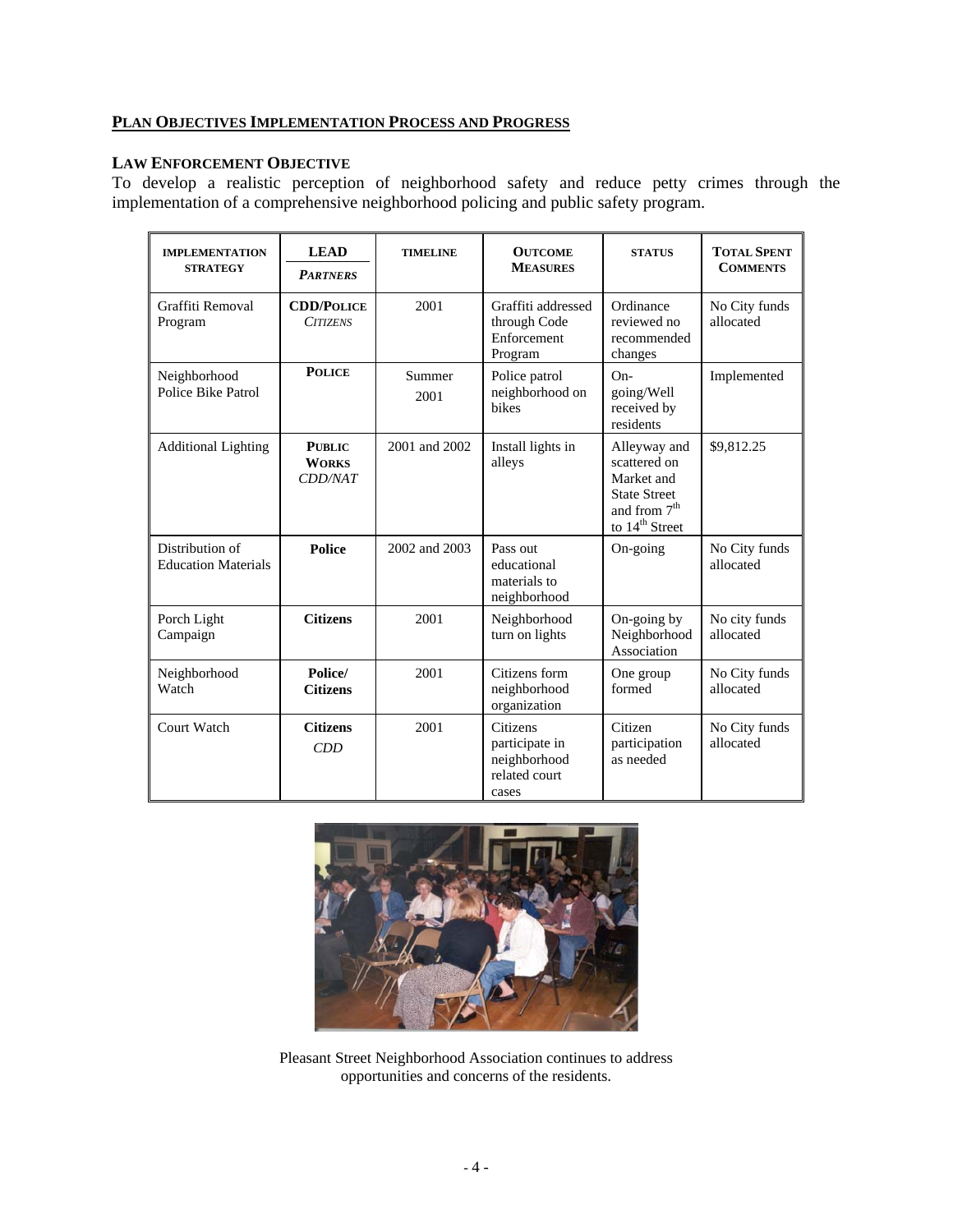## **TRAFFIC OBJECTIVE**

To alleviate traffic concerns by conducting a comprehensive traffic study of the neighborhood and implementing the results of that study through the capital improvements program.

| <b>IMPLEMENTATION</b><br><b>STRATEGY</b>    | <b>LEAD</b><br><b>PARTNERS</b>           | <b>TIMELINE</b>    | <b>OUTCOME</b><br><b>MEASURES</b> | <b>STATUS</b>                                                                                                                                              | <b>TOTAL SPENT</b><br><b>COMMENTS</b> |
|---------------------------------------------|------------------------------------------|--------------------|-----------------------------------|------------------------------------------------------------------------------------------------------------------------------------------------------------|---------------------------------------|
| Conduct a<br>comprehensive traffic<br>study | <b>PUBLIC WORKS</b><br><b>CDD/POLICE</b> | $2001$ and<br>2002 | Help traffic run<br>more smoothly | A survey was<br>completed and<br>various sign<br>changes were<br>recommended<br>Signage changes,<br>based on the<br>survey<br>recommendations<br>were made | No additional<br>funds allocated      |
| Monitoring and<br>reporting problems        | <b>CITIZENS</b>                          | Ongoing            | Citizens meet<br>with police      | Citizens currently<br>meeting with<br>police to voice<br>concerns                                                                                          | No additional<br>funds allocated      |

## **CODE ENFORCEMENT OBJECTIVE**

To reduce the number of property maintenance violations by a visually appreciable number through the continuation of existing and implementation of new City programs.

| <b>IMPLEMENTATION</b><br><b>STRATEGY</b> | <b>LEAD</b><br><b>PARTNERS</b>      | <b>TIMELINE</b> | <b>OUTCOME</b><br><b>MEASURES</b>                | <b>STATUS</b>                                                                                                              | <b>TOTAL SPENT</b><br><b>COMMENTS</b> |
|------------------------------------------|-------------------------------------|-----------------|--------------------------------------------------|----------------------------------------------------------------------------------------------------------------------------|---------------------------------------|
| Property Maintenance<br>Enforcement      | <b>CDD</b><br>Legal                 | 2001            | Enforce property<br>maintenance<br>with citizens | On-going with<br>enhanced Code<br>Enforcement<br>Program                                                                   | None                                  |
| <b>Zoning Assessment</b>                 | <b>CDD</b><br><b>CITIZENS</b>       | 2001 and 2002   | Update current<br>zoning database                | Database up-<br>to-date.<br>Waiting for<br>rezoning in<br>Winter, 2005                                                     | None                                  |
| <b>Rental Rehabilitation</b><br>Program  | CDD<br><b>Citizens</b><br>Landlords | 2002            | Organize Rental<br>Rehab Program                 | $On\text{-going}$                                                                                                          | \$71,601.09                           |
| Acquisition/Demolition<br>Program        | <b>CDD</b><br>Legal                 | 2002            | Organize<br>Acquisition<br>Demolition<br>Program | On-going<br>2 houses<br>purchased. One<br>remodeled, one<br>demolished.<br>Assisted with<br>demolition on<br>another house | \$138,304.97                          |
| Code Enforcement<br>Process              | <b>CDD</b><br>Legal                 | 2002            |                                                  | On-going with<br>Code<br>Enforcement<br>Program                                                                            | None                                  |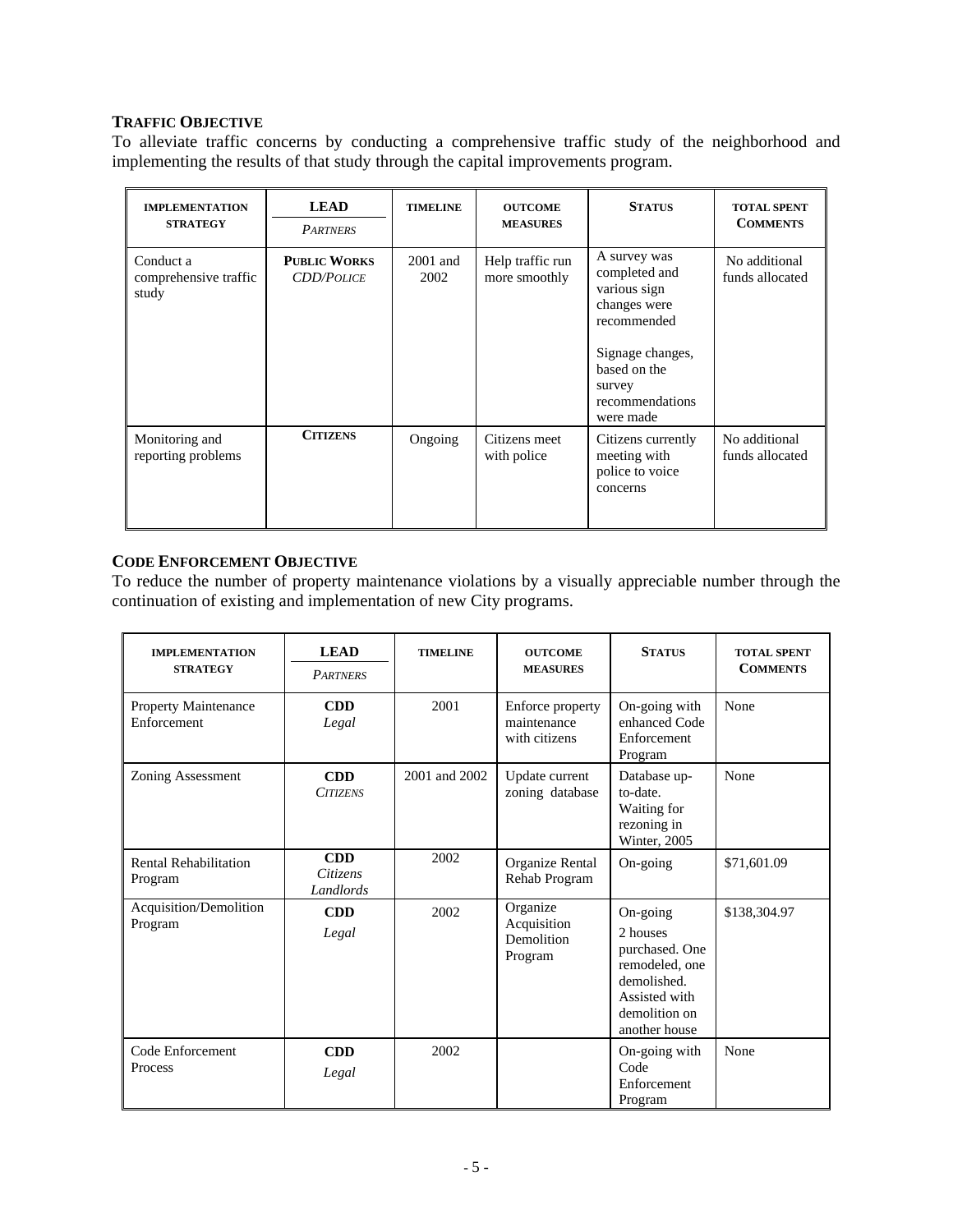| <b>IMPLEMENTATION</b><br><b>STRATEGY</b> | <b>LEAD</b><br><b>PARTNERS</b>    | <b>TIMELINE</b> | <b>OUTCOME</b><br><b>MEASURES</b>        | <b>STATUS</b>                                   | <b>TOTAL SPENT</b><br><b>COMMENTS</b> |
|------------------------------------------|-----------------------------------|-----------------|------------------------------------------|-------------------------------------------------|---------------------------------------|
| Code Education                           | <b>CDD</b>                        | 2002            |                                          | On-going with<br>Code<br>Enforcement<br>Program | None                                  |
| Paving Program                           | <b>CDD</b>                        | 2002            | Organize Paving<br>Program               | On-going with<br>Code<br>Enforcement<br>Program | None                                  |
| <b>Off-Street Parking</b>                | <b>CDD</b><br><b>Public Works</b> | 2002            | Survey off-street<br>parking             | None                                            | None                                  |
| Rental Inspection<br>Program             | <b>City Council</b><br>CDD/legal  | 2003            | Organize Rental<br>Inspection<br>Program | Future code<br>enforcement<br>initiative        | None                                  |
| Neighborhood Clean up<br>Day             | <b>NA</b><br>CDD                  | 2001            | Citizens<br>organize clean<br>up day     | On-going with<br>Neighborhood<br>Association    | None                                  |
| Property Maintenance                     | <b>Citizens</b>                   | 2001            |                                          | On-going with<br>Code<br>Enforcement<br>Program | None                                  |
| Property Reinvestment                    | <b>Citizens</b>                   | 2001            |                                          | On-going<br>improvements                        | None                                  |

# 1238 State Street Redevelopment through the Demolition Program.



Before – Front view shows the house in poor  $\frac{\text{After}}{\text{Constructed with private investment}}$ .<br>Constructed with private investment.  $\overline{\text{condition}}$ . City assisted with demolition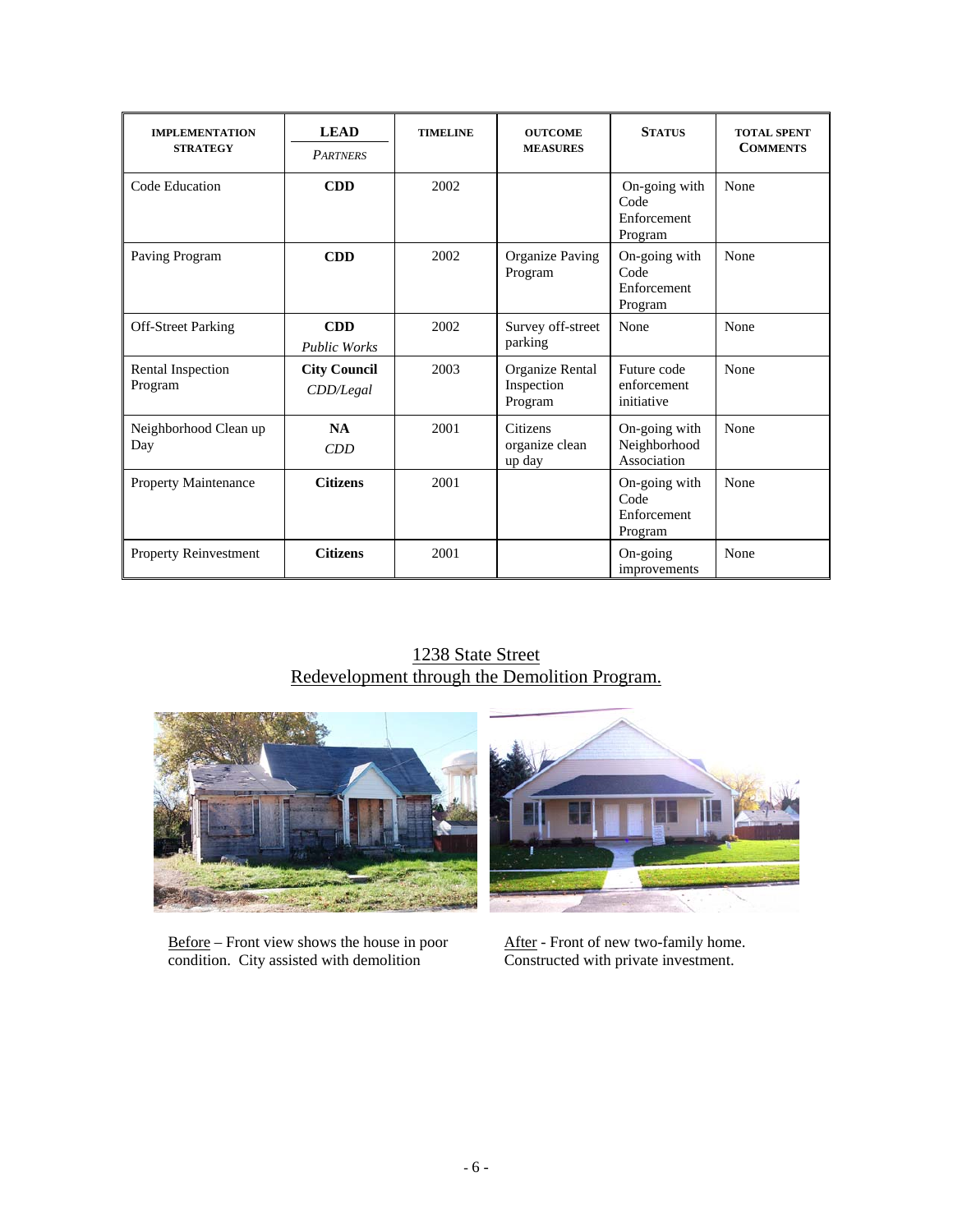# 703 North 14<sup>th</sup> Street Redevelopment through the Acquisition/Demolition Program.



 $Before - Rear$  view shows poor condition Before – Front view



After – Three-bedroom home, constructed with private funds, improved the appearance of the neighborhood and increased the affordable housing stock.

## **OVERCROWDING OBJECTIVE**

Eliminate the perception of overcrowding by promoting cultural diversity, enhancing the quality of the housing stock and reducing parking congestion.

| <b>IMPLEMENTATI</b><br><b>ON STRATEGY</b> | <b>LEAD</b><br><b>PARTNERS</b>                                    | <b>TIMELINE</b> | <b>OUTCOME</b><br><b>MEASURE</b>          | <b>STATUS</b>                                              | <b>TOTAL</b><br><b>SPENT</b> |
|-------------------------------------------|-------------------------------------------------------------------|-----------------|-------------------------------------------|------------------------------------------------------------|------------------------------|
| <b>UDO</b><br>Enforcement                 | <b>CDD</b><br>Legal                                               | 2001            |                                           | On-going as part of<br><b>Enhanced Code</b><br>Enforcement | None                         |
| Zoning<br>Assessment                      | <b>CDD</b><br><b>CITY</b><br><b>COUNCIL</b><br>Plan<br>Commission | 2001 to 2002    |                                           | Database<br>complete/rezoning<br>Winter, 2005              | None                         |
| Housing<br>Conversion<br>Program          | <b>CDD</b><br>Citizens                                            | 2003            | Organize Housing<br>Conversion<br>Program | None                                                       | None                         |
| Meet your<br>neighbors                    | Citizens/NA                                                       | 2001            | Citizens meet<br>other citizens           | Citizens have started<br>National Night Out                | None                         |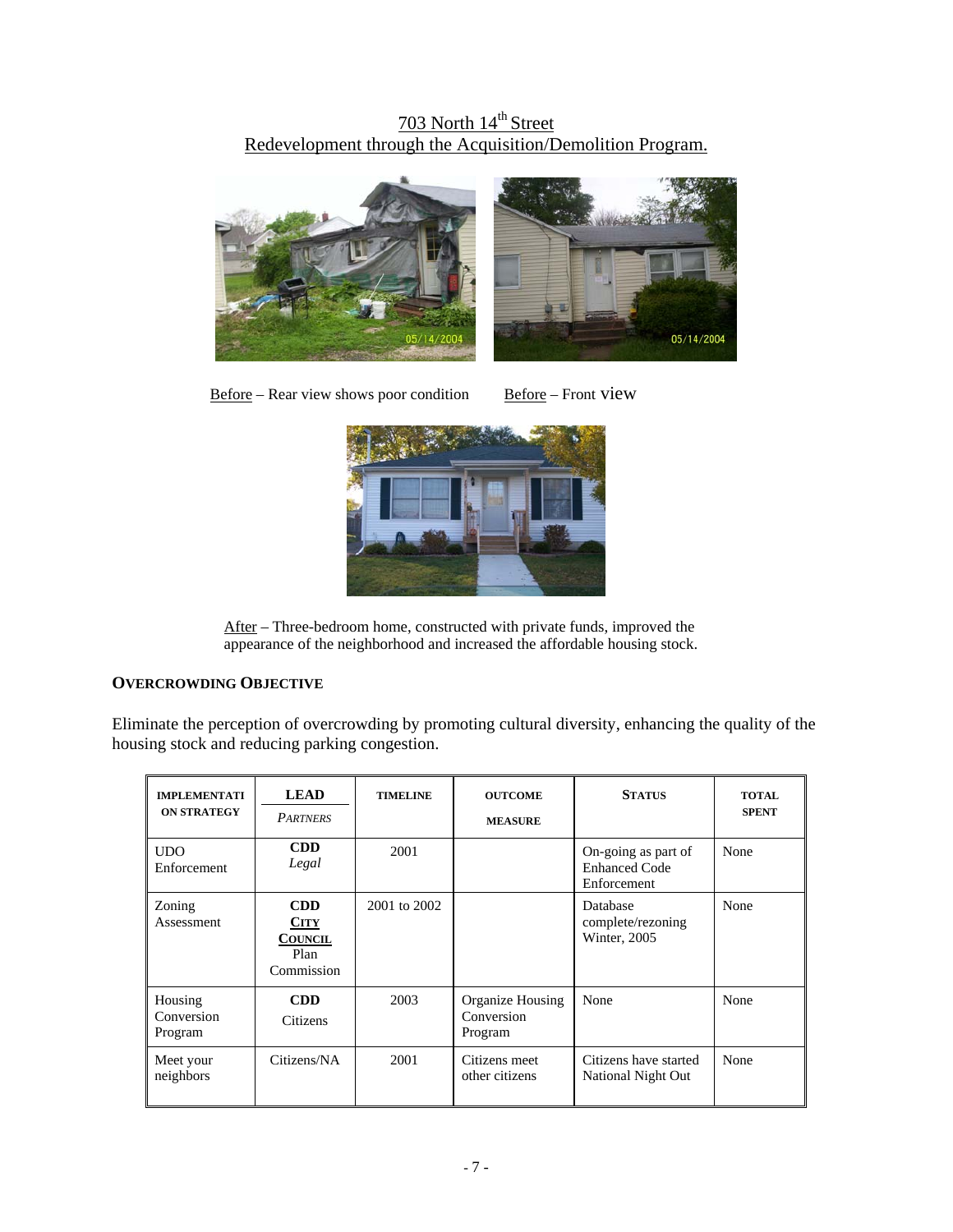#### **NEIGHBORHOOD APPEARANCE OBJECTIVE**

To reinvest in private and public property to enhance the aesthetics of the neighborhood and in turn increase the value and the quality of life of the neighborhood.

| <b>IMPLEMENTAT</b><br><b>ION STRATEGY</b>      | <b>LEAD</b><br><b>PARTNERS</b>             | <b>TIMELINE</b>   | <b>OUTCOME</b><br><b>MEASURE</b>                  | <b>STATUS</b>                                                                                 | <b>TOTAL SPENT</b><br><b>Comments</b>    |
|------------------------------------------------|--------------------------------------------|-------------------|---------------------------------------------------|-----------------------------------------------------------------------------------------------|------------------------------------------|
| <b>First Time</b><br>Home Buyer's<br>Program   | <b>CDD</b><br>Citizens                     | 2001              | Organize First<br>Time Home<br>Buyer's<br>Program | $On\text{-going}$                                                                             | \$35,000<br>18 families<br>were assisted |
| Owner<br>Occupied<br>Rehabilitation<br>Program | <b>CDD</b><br>Citizens                     | 2001              | Organize<br>Owner<br>Occupied<br>Rehab Program    | On-going/program is very<br>successful                                                        | \$90,000<br>18 homes<br>rehabbed         |
| Sidewalk<br>Replacement<br>Program             | <b>CDD/Public</b><br>Works<br>City Council | $2001$ to<br>2003 | Organize<br>Sidewalk<br>Replacement<br>Program    | Multi-year project - Oak to<br>Davy from $7th$ to $14th$                                      | \$178,920.43<br>Completed<br>2004        |
| Storage<br>Replacement<br>Program              | <b>CDD</b><br>Citizens                     | 2002              | Organize<br>Storage<br>Replacement<br>Program     | Demolition program on-<br>going for dilapidated<br>accessory buildings was<br>adopted in 2005 | Program<br>implemented                   |

## 1009 Oak Street Rehabilitation through Private/Public Investment



Before – Owner completed roof replacement using private investments.

 After – City funded the installation of the siding and accessible ramp.

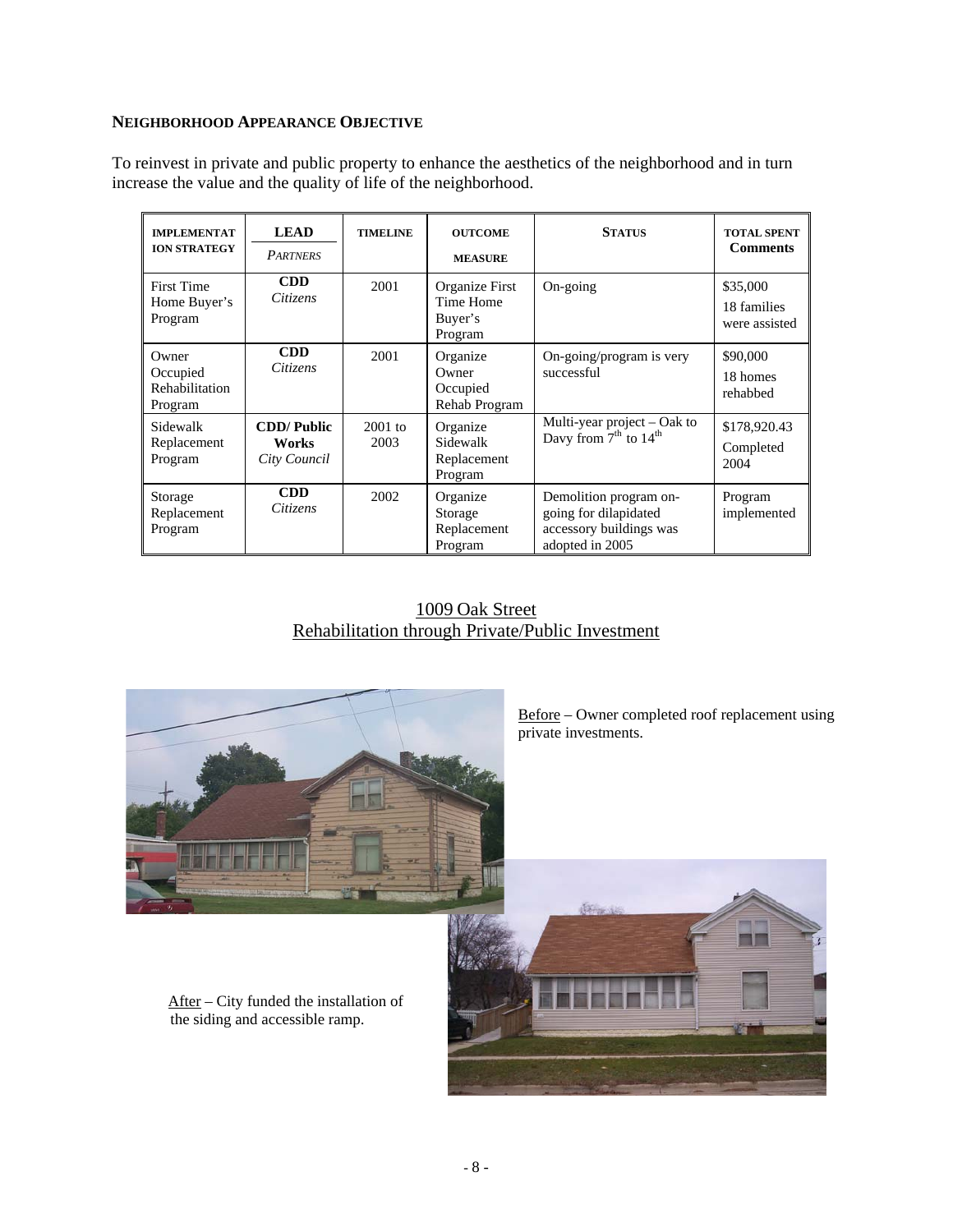## **NEIGHBORHOOD PRIDE OBJECTIVE**

Create a Neighborhood Association that will encourage the interactions of residents in order to build a sense of community pride.

| <b>IMPLEMENTATION</b><br><b>STRATEGY</b> | <b>LEAD</b><br><b>PARTNERS</b> | <b>TIMELINE</b> | <b>OUTCOME</b><br><b>MEASURE</b>              | <b>STATUS</b>                                                                          | <b>TOTAL SPENT</b> |
|------------------------------------------|--------------------------------|-----------------|-----------------------------------------------|----------------------------------------------------------------------------------------|--------------------|
| Neighborhood<br>signs                    | <b>CDD/PW/NA</b>               | 2002            | Create/post<br>neighborhood<br>sign           | Welcome sign completed<br>spring $2005$                                                | \$14,654.24        |
| Neighborhood<br>Events                   | <b>NA/Citizens</b>             | 2001            | Citizens form<br>neighborhood<br>organization | On-going with National<br>Night Out and Pleasant<br>Street Neighborhood<br>Association | None               |

14<sup>th</sup> Street Triangle – Redevelopment completed through Public Improvements funding.





After – Completed entryway to the neighborhood.